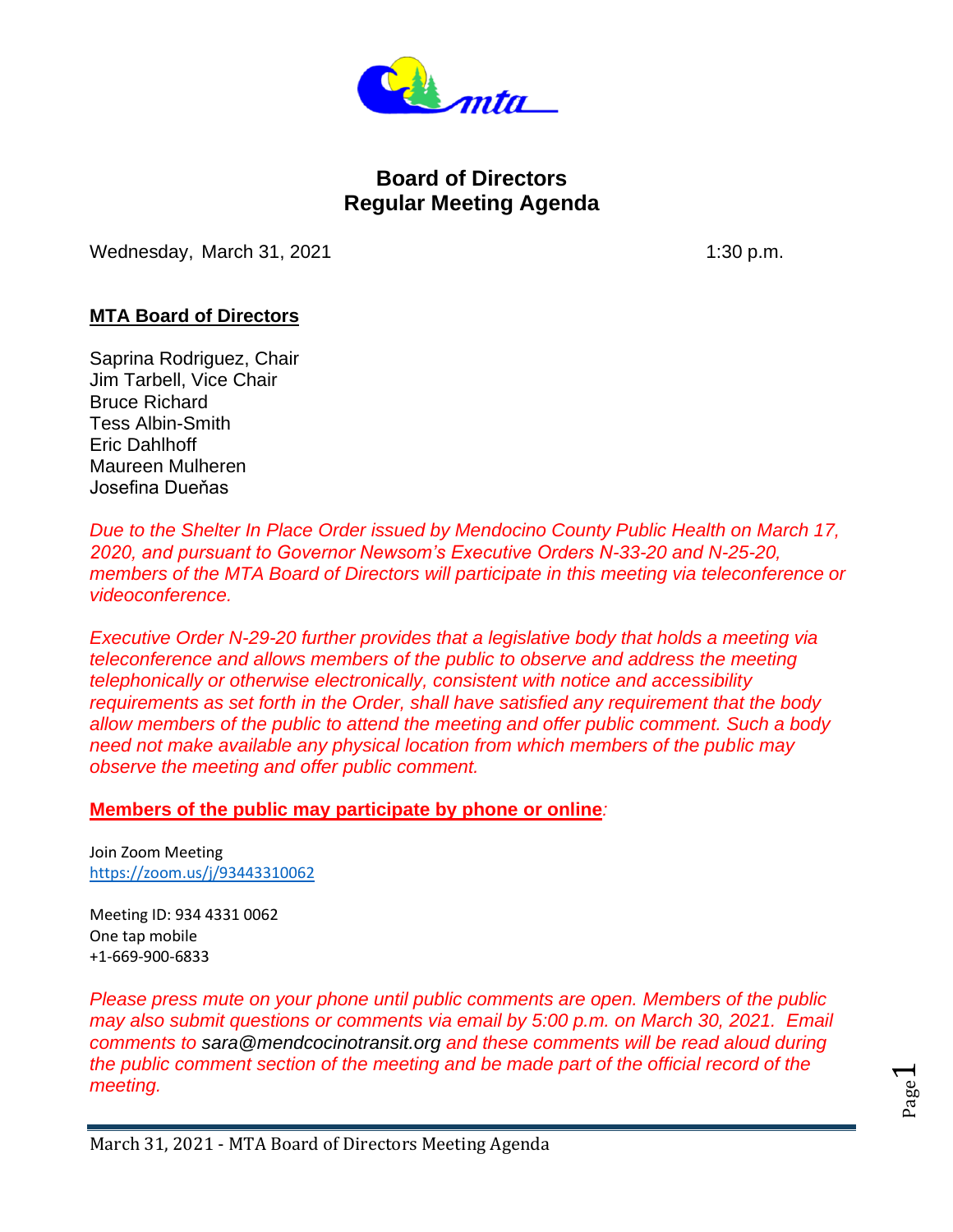*Please visit <https://mendocinotransit.org/board-of-directors/> to view available agenda background documents.*

# **AGENDA ITEMS**

# **A. CALL TO ORDER**

1. Proclamation of Appreciation Outgoing Director – Dan Gjerde

## **B. PUBLIC COMMENT**

*MTA Board of Directors welcomes participation in its meetings. Comments shall be limited to three (3) minutes per person so that everyone may be given an opportunity to be heard. To expedite matters and avoid repetition, whenever any group of persons wishes to address the MTA Board of Directors on the same subject matter, the Chair may request that a spokesperson be chosen by the group. This item is limited to matters under the jurisdiction of the Mendocino Transit Authority which are not on the posted agenda. Public criticism of the MTA Board will not be prohibited. No action shall be taken.*

#### **C. CLOSED SESSION**

1. Conference with Legal Counsel - Anticipated Litigation Significant Exposure to Litigation Pursuant to Government Code Section 54956.9(d)(2) One Case

#### **D. CONSENT CALENDAR**

- 1. Approval of Minutes of February 24, 2021 Board Meeting
- 2. Approval of Minutes of March 5, 2021 Special Board Meeting
- 3. Acceptance of Service Performance Report
- 4. Acceptance of Financial Statements July 1, 2020 through January 31, 2021

## **E. ACTION & DISCUSSION**

- 1. Unmet Needs: Solicit Public Input
- 2. Discussion and Possible Adoption of Resolution 2021-05 Authorizing the Executive Director to apply for federal Section 5339(c) Low or No Emissions Grant Program to Secure Funding for 3 Battery Electric Cutaway Vehicles and Associated Charging Infrastructure as well as Project Management, Engineering, and Training costs.
- 3. Discussion and Possible Adoption of Resolution 2021-06 Authorization for the Execution of the Certifications and Assurances and Authorized Agent Forms for the Low Carbon Transit Operations Program (LCTOP) for the following project(s): Purchase Zero Emission Cutaway Vehicle and Continuation of Fare Free Ride Program.
- 4. Discussion and Possible Adoption of Resolution 2021-07 Adopting an Amended Budget for Fiscal Year 20-21.